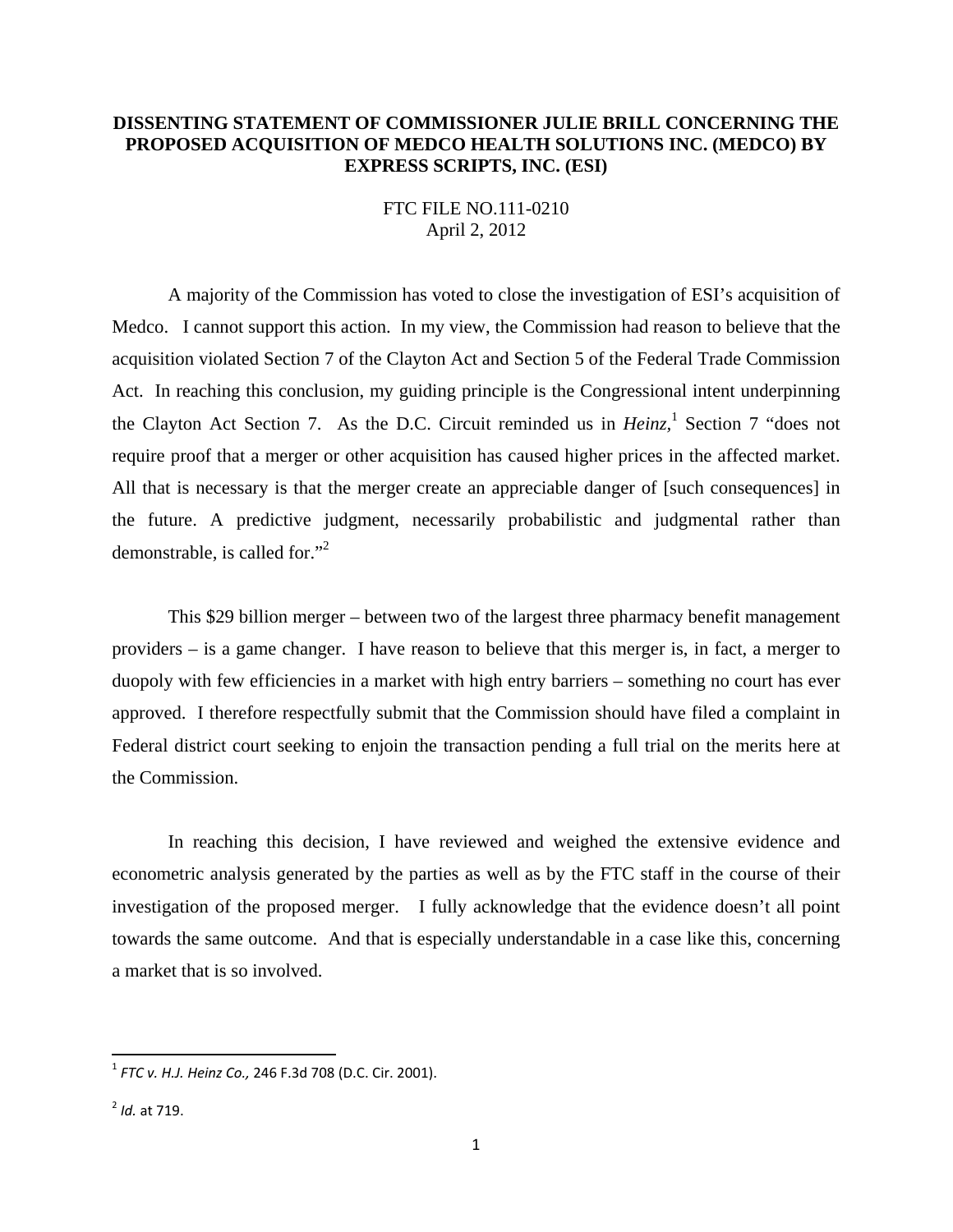Pharmacy benefit management providers (PBMs) administer pharmaceutical benefits for most U.S. consumers under contracts with large health plans or directly with employers. The three largest PBM providers in the United States today are ESI, CVS Caremark, and Medco. There is a reason why ESI, CVS Caremark, and Medco refer to themselves as the Big Three. ESI is currently the nation's leading PBM provider with 90 million covered lives, followed by CVS Caremark with 85 million, and Medco with 65 million covered lives.<sup>3</sup> After the merger of ESI and Medco, the merged entity will be over five times larger than the third largest firm.

Under any definition of the market, this merger will create a highly concentrated market that should be presumed to be likely to enhance market power.<sup>4</sup> In the large commercial employer market, the Big Three PBMs have a dominant market share of between 80 and 90 per cent. This acquisition would therefore increase Herfindahl-Hirschman Index (HHI) concentration levels in this market from 2,760 to 4,063, an increase of over 1,300. This market definition is consistent with the approach taken in other FTC PBM merger investigations.<sup>5</sup> In 2004, the Commission found in its review of the Caremark/AdvancePCS merger that it is appropriate to "analyze the impact of the present transaction on large employers that require broad PBM service offerings on a national scope."<sup>6</sup> The Commission also found that, following that merger, there were only three "remaining independent, full-service PBMs with national scope – Medco, ESI, and the merged Caremark/AdvancePCS."<sup>7</sup>

Even if large employers are not a relevant market, the structural analysis of this merger does not change significantly. Whether the relevant market is limited to the top 100 or the top 300 commercial employers, or even in an all employer market, the combined firm would have a 45 per cent market share and the Big Three PBMs would have a combined 73 per cent market

<sup>&</sup>lt;sup>3</sup> David Balto Written Testimony to the Senate Subcommittee on Antitrust, Competition Policy, and Consumer Rights, at 5 (12.6.2011).

<sup>4</sup> *U.S. Department of Justice and Federal Trade Commission, 2010 Horizontal Merger Guidelines* §5.3.

<sup>5</sup> *Merck & Co., Inc.,* 127 F.T.C. 156 (1999); and *Eli Lilly and Company, Inc.,* 120 F.T.C. 243 (1995).

<sup>6</sup> Statement of the Federal Trade Commission, *In the Matter of Caremark Rx, Inc./AdvancePCS*, File No. 031 0239, at 2.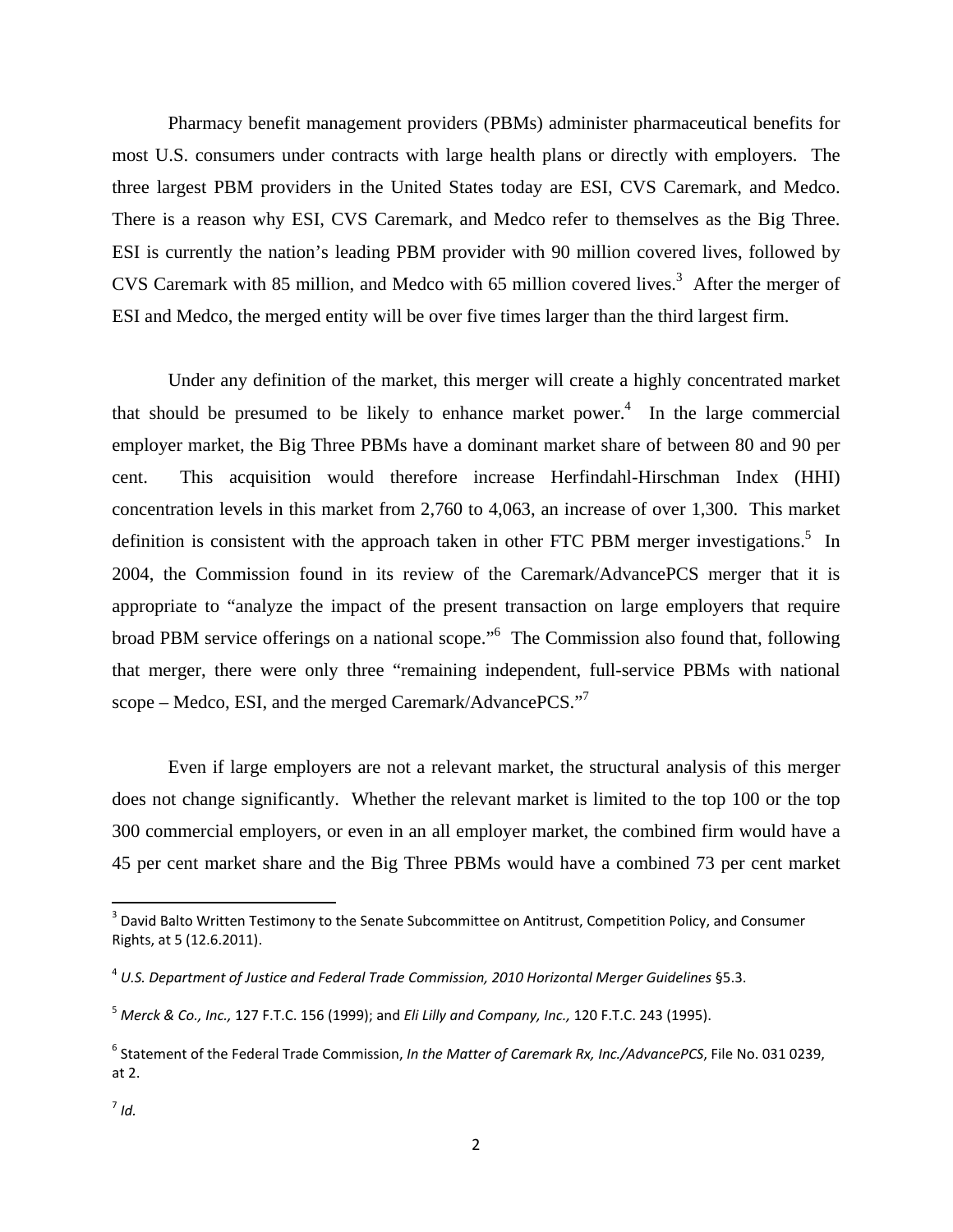share. The pre-merger HHI would increase from 1,939 to 2,927 post-merger, with an increase of 988. And even in an all employer market, the Big Three's nearest competitor, Aetna, would have a market share well below 10 per cent. I also note that Aetna depends on a strategic relationship with CVS Caremark, under which the latter provides several key management and administrative PBM services to Aetna.<sup>8</sup> I sincerely wish I could agree with the majority that the PBM market will consist of at least nine significant competitors post-merger, plus a fringe. However, I am at a loss to see how any of these purportedly significant competitors can be seen as anything other than a fringe when compared to the Big Three. The numbers literally and figuratively simply don't add up.

Unlike the majority, I cannot entirely exclude that unilateral effects are possible in light of this market structure. The diversion ratios implied by the market shares in an all employer market suggest that a not insignificant number of customers view ESI and Medco as each other's closest competitors. Sophisticated diversion analysis done by FTC economists confirms this to be the case. In other words, it is insufficient to say, as the majority does, that unilateral effects are unlikely to result from the merger merely because the data indicate that the closest competitor for each of Express Scripts and Medco is not the other, but rather CVS Caremark. As the *H&R Block* court recently found, the fact that a firm other than the merging firms may be their closest competitor "does not necessarily prevent a finding of unilateral effects."<sup>9</sup>

So I retain some discomfort about unilateral effects from this merger.

It is in the area of coordination where I believe this merger creates an appreciable danger of anticompetitive effects. The concentration levels resulting from this merger establish a *prima facie* case of coordinated effects under existing case law. In light of this *prima facie* case, the case law further teaches us that the burden falls on ESI and Medco to "produce evidence of 'structural market barriers to collusion' specific to this industry that would defeat the 'ordinary

<sup>8</sup> *See,* Aetna Press Release dated July 27, 2010 "Aetna Awards Long‐Term Contract to CVS Caremark to Provide PBM Services."

<sup>9</sup> *U.S. v. H&R Block,* 2011 U.S. Dist. LEXIS 130219, at 125‐26 (D. District of Columbia, 2011); *see also "Commentary on the Horizontal Merger Guidelines,"* at 28 (2006) ("A merger may produce significant unilateral effects even though a non‐merging product is the 'closest' substitute for every merging product").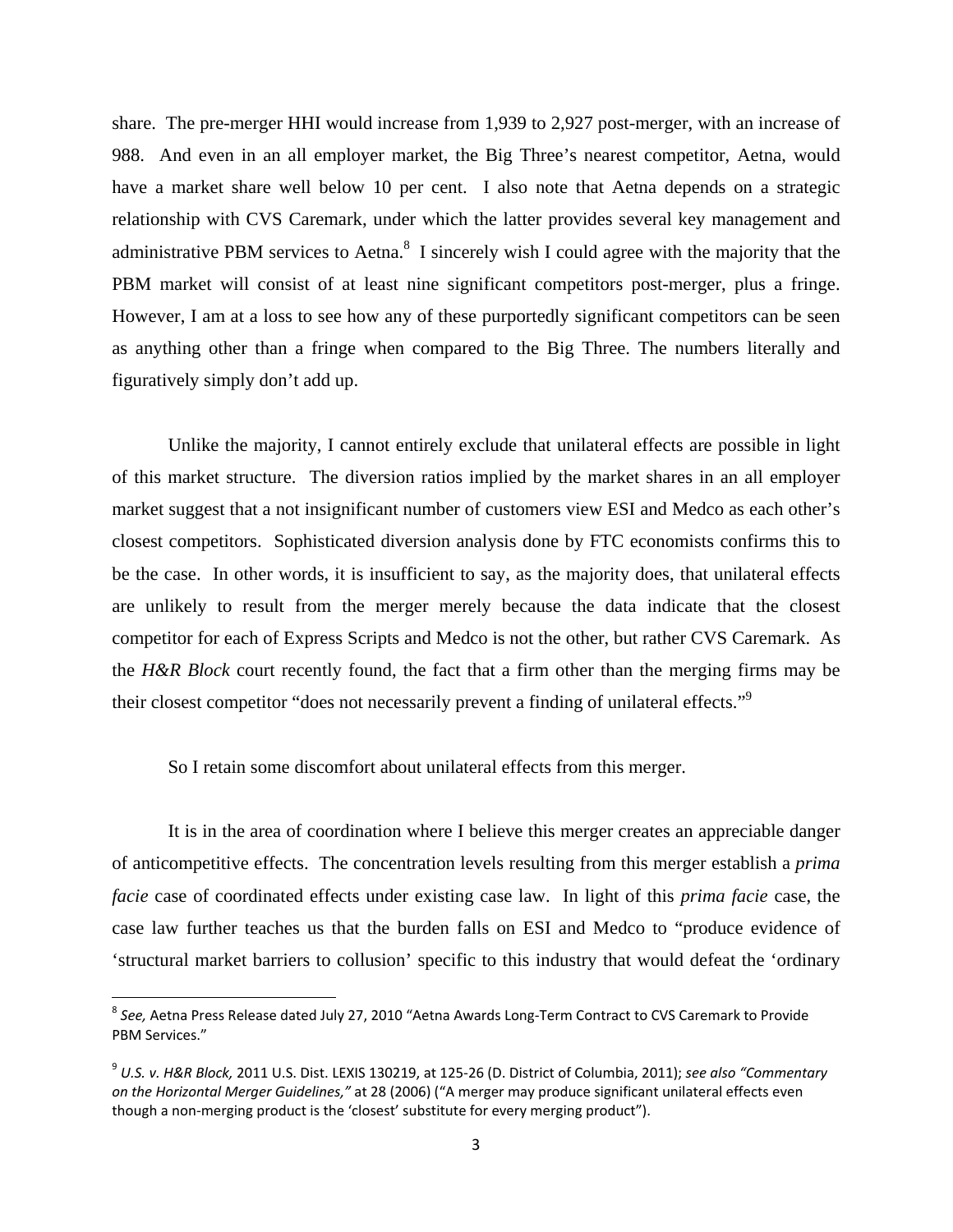presumption of collusion' that attaches to a merger in such a highly concentrated market."10 The majority is correct that the most plausible theory of collusion or coordinated interaction in this case is customer allocation; however, I cannot agree with the majority that the theory fails when I am confronted with real world evidence that, even today, the PBM market may be susceptible to coordination.

I find this evidence in statements made both internally and to analysts by ESI and Medco's CEOs. The ESI CEO has made statements to his senior executive team demonstrating an effort to control competitive forces in response to an aggressive bid from another Big Three PBM.<sup>11</sup> Public statements made by Medco's senior leadership to analysts mirror the internal statements of ESI's CEO. As recently as last year, the Medco CEO told his investors that pricing in the marketplace is "disciplined and rational for the most part" and that he would "expect that to continue in the future."12 My fellow Commissioners believe that the CEO statements are ambiguous, and I recognize that reasonable minds may differ on this issue. However, looking at them in context, I believe these statements demonstrate that the market is susceptible to coordination.

These CEO statements are more troubling still in light of evidence suggesting that, absent the acquisition, Medco is positioned to play a maverick role in the marketplace. After a recent short string of high-profile lost contracts, Medco has considerable excess capacity to fill. Industry precedent shows that when large PBMs have lost a significant number of customers, they are incented to respond aggressively in the marketplace. After CVS Caremark lost several large customers during its 2009 selling season, the company rebuilt its business, albeit with a "significant decline in gross margin"<sup>13</sup> – in other words, lower, more competitive, prices to employers. If past is prologue – and I believe that it is – Medco now is poised and incented to follow CVS Caremark's example and become a maverick in this market. Just last year, the

<sup>10</sup> *H&R Block,* 2011 U.S. at 106, citing *Heinz,* 246 F.3d, at 725.

<sup>&</sup>lt;sup>11</sup> Pursuant to Section 6(f) FTC Act, 15 U.S.C. §46(f), I am unable to discuss the specific contents of these internal company documents.

 $12$  Bloomberg Transcript, Oppenheimer & Co. Healthcare Conference, at 5 (11.03.10).

<sup>&</sup>lt;sup>13</sup> CVS Caremark Q4 2010 Earnings Call Transcript, at 12 (2.3.2011).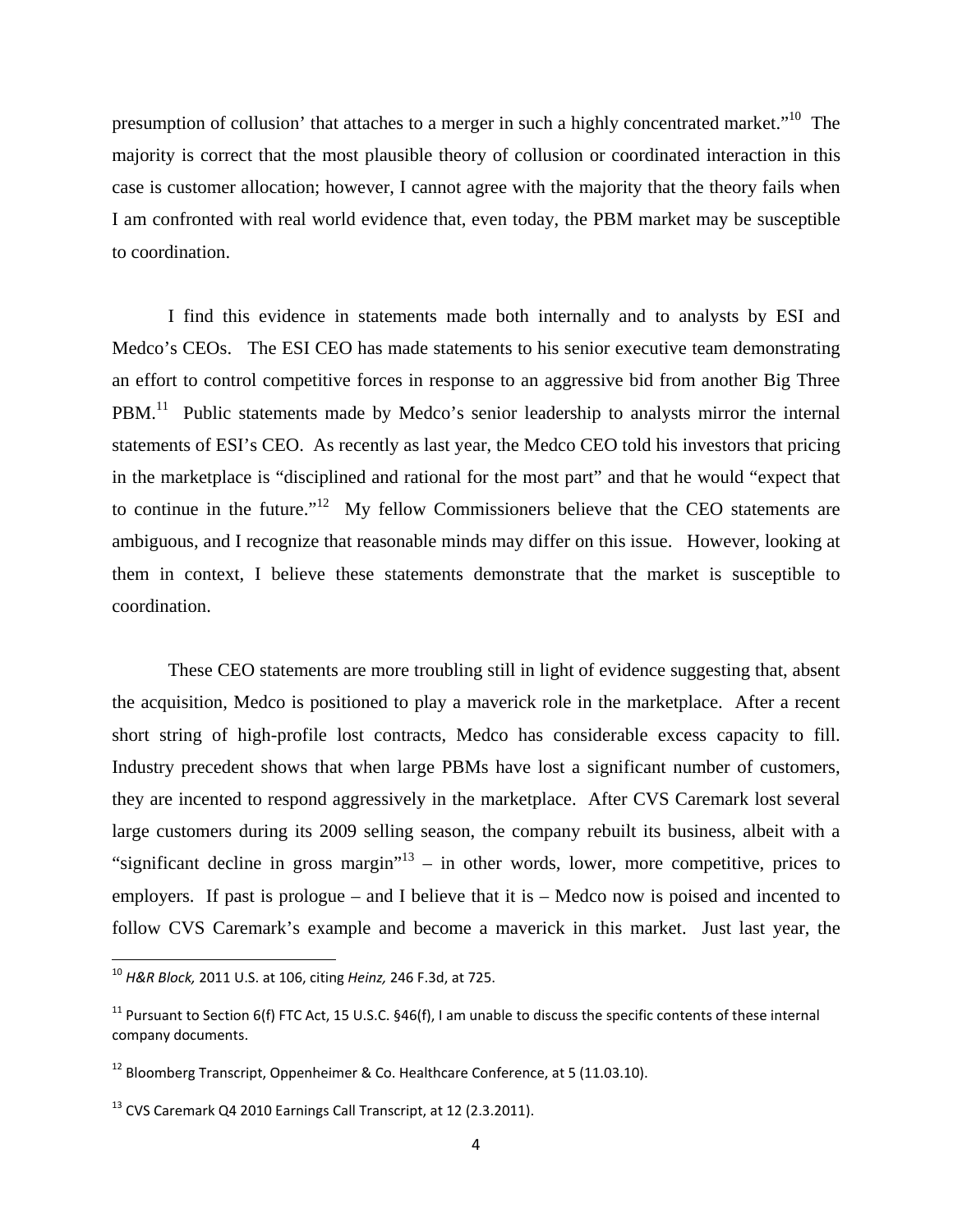Medco CEO told his investors that the company felt "great about the 2010 performance" and, going forward, he felt "very bullish about '11, and particularly bullish about '12. So, the story is the same for Medco, very strong growth."<sup>14</sup> At a minimum, it is unclear to me how the majority has become confident that Medco is not positioned to be a maverick, absent this merger.

The majority points out that customers have not expressed strong concerns about the antitrust implications of the merger. This is the fact that gives me the most pause for thought. I believe, however, that this fact may be explained by the specific dynamics of the threat to competition in this industry. In a merger likely to result in coordinated effects, customers may not always be well placed to provide evidence regarding what is in essence opaque activity – customer allocation among competitors, or at the least refraining from bidding for each other's customers. 15 Here, I believe that the likelihood of coordinated effects are sufficiently evidenced in the parties' own statements. In a market in which the ESI CEO has already told his investors that the company "can continue to grow [its] profits in the marketplace by just competing on the clients that make sense,"16 to this Commissioner at least, it is not difficult to conceive how the post-merger duopoly could pull its competitive punches when it comes to bidding for one another's customers.17

I also part company with my fellow Commissioners regarding their analysis of likely, timely and sufficient entry in the PBM market. It is well understood by the Commission that

 $^{14}$  Bloomberg Transcript, Goldman Sachs Healthcare CEO Unscripted Conference Transcript, at 1 (01.06.2011).

<sup>&</sup>lt;sup>15</sup> I also note the statement of Senator Kohl regarding the merger in which he remarked that "it is notable that no large employer who privately expressed concerns to us wished to testify at today's hearing, often telling us that they feared retaliation from the large PBMs with whom they must do business." Statement of U.S. Senator Herb Kohl on the ExpressScripts/Medco merger (12.6.2011).

<sup>16</sup> ESI Q3 2010 Earnings Call Transcript, at 5 (10.28.2010).

<sup>&</sup>lt;sup>17</sup> I find further support for my conclusion regarding customer allocation in recent remarks given by Commission Rosch at George Mason University, in which he commented: "While we are on the subject of coordinated effects, I should say that I have always felt that some economists take too cramped a view of the anticompetitive coordinated effects that may result from a merger. An argument I often hear from economists is that as long as pricing is opaque, there is little or no danger of coordinated effects from a merger. That, however, ignores other types of coordinated effects, such as tacit customer or territorial allocation agreements output restrictions, and non‐price forms of competition. Indeed, the *CCC/Mitchell* case involved a concern regarding customer allocation." Remarks of J. Thomas Rosch, Comm'r, Fed. Trade Comm'n 16‐17 (Feb. 9, 2011), *available at* http://www.ftc.gov/speeches/rosch/110209georgemasoncartelsmergers.pdf.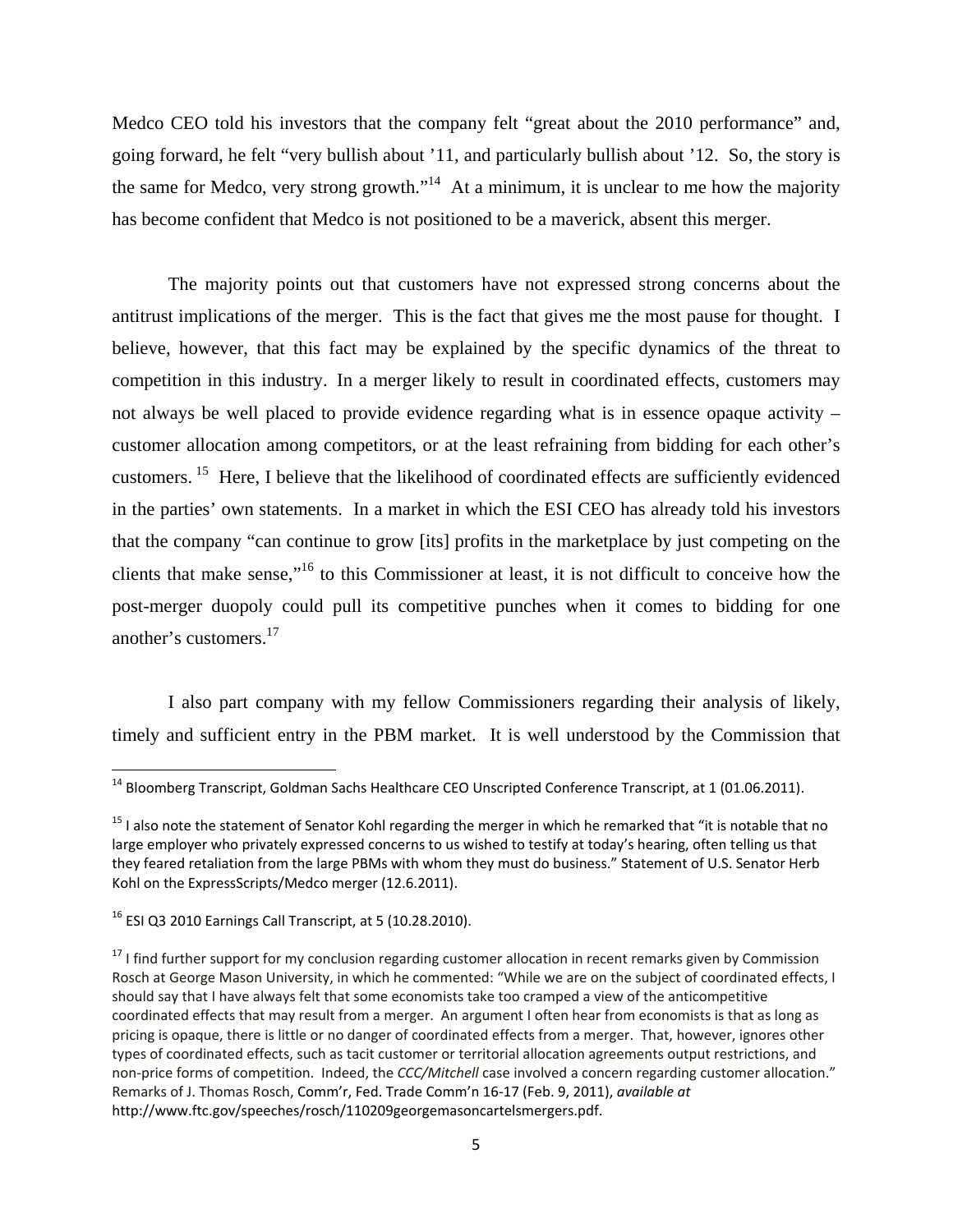large-scale entry into the PBM market is difficult. As the Commission concluded as long ago as 1998 "[t]here are substantial entry barriers" in this market, and "[e]ven if new entry were to occur, it would take a long time, during which time substantial harm to competition could occur."<sup>18</sup> The years since 1998 have not changed this conclusion. Indeed, the fact that this market has remained so concentrated since then is proof of that conclusion.

Under the *Merger Guidelines,* to be sufficient, entry or expansion must replicate at least the scale and strength of one of the merging parties, and entry by one or more firms operating at a smaller scale is only sufficient if such firms are not at a significant competitive disadvantage.<sup>19</sup> The majority is comfortable that smaller PBM rivals have through investments reduced, if not eliminated, their historical cost disadvantage vis-à-vis the Big Three PBMs. Yet, the real world evidence suggests to me that smaller PBMs are at a significant competitive disadvantage compared to the Big Three PBMs. Significantly, the Big Three PBMs enjoy a 90 per cent customer retention rate,<sup>20</sup> creating few opportunities for smaller rivals to displace their installed base. And as smaller PBM rival Catalyst told investors in its recent 10K Report "[t]he PBM industry is highly consolidated and dominated by a few large, profitable, well-established companies with significant financial and marketing resources, purchasing power and other competitive advantages that we do not have."21

The *Merger Guidelines* also instruct us in analyzing entry to "consider the actual history of entry into the relevant market and give *substantial weight* to this evidence."22 The PBM industry is replete with examples of failed entry. Each of the five largest U.S. health insurance companies has attempted to develop a PBM. Two of these insurance companies – WellPoint and Aetna – have sold or outsourced their PBMs to the Big Three, and thus are no longer truly

<sup>18</sup> *Merck/Medco Complaint*, at para. 10, August 27, 1998.

<sup>&</sup>lt;sup>19</sup> 2010 Horizontal Merger Guidelines §9.

<sup>20</sup> *See e.g.* the statement from Medco CEO Mr. Snow: "we had \$20 billion of renewals last year, and we renewed virtually all of it, with 99‐plus retention rate." Bloomberg Transcript, Goldman Sachs Healthcare CEO Unscripted Conference, at 5 (01.06.2011).

 $21$  CatalystRX 2010 Form 10-K, at 20 (emphasis added).

<sup>22</sup> Horizontal Merger Guidelines *§*9 (emphasis added).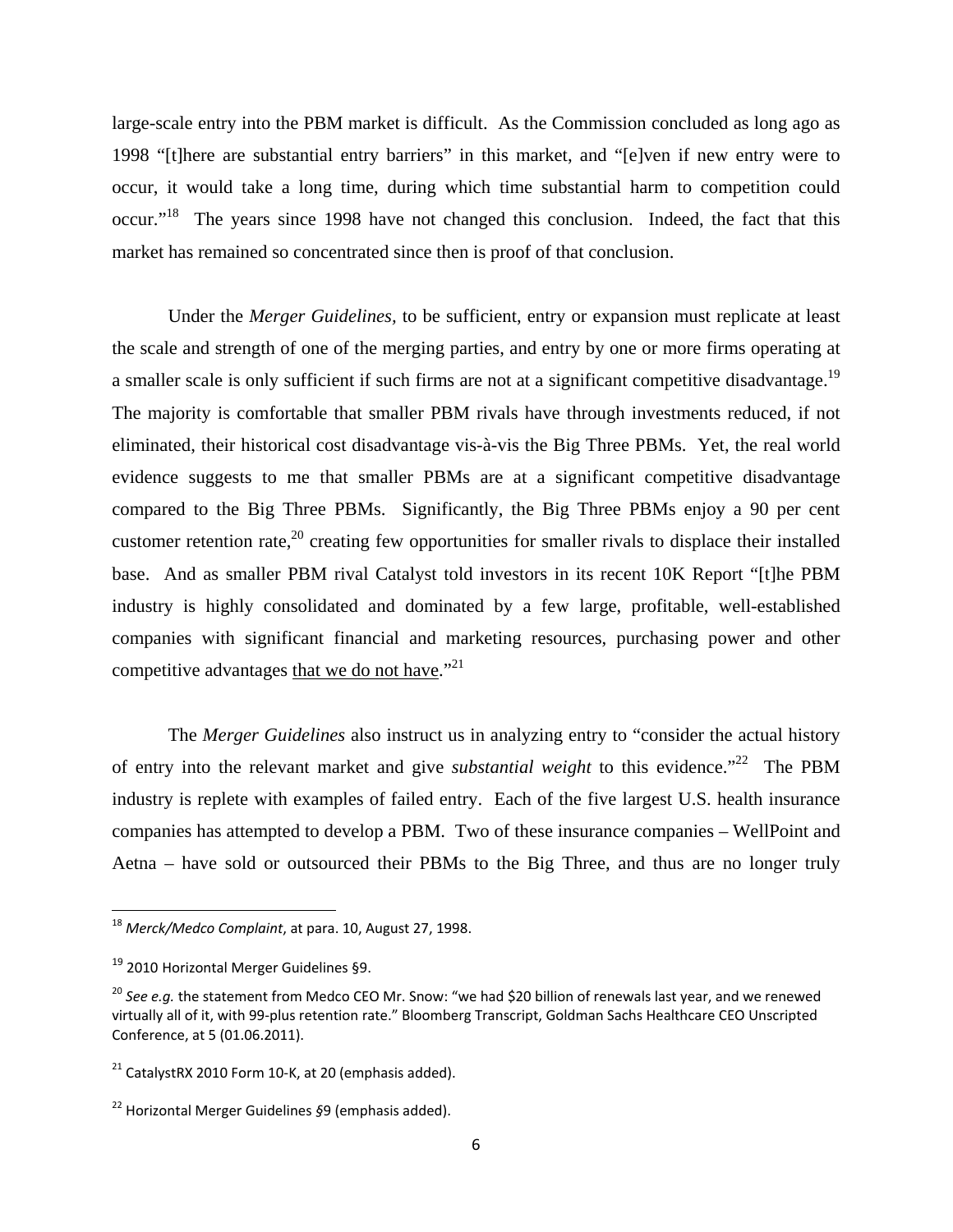independent competitors. Once again, because past is prologue, this evidence cannot be ignored. While I admire UnitedHealth's optimism in re-entering the PBM market, I find myself agreeing with Judge Collyer in *CCC/Mitchell* when she observed that '[t]he mere fact that new entrants and fringe firms have an intent to compete does not necessarily mean that they are significant competitors capable of replacing lost competition."<sup>23</sup> The fact of the matter is that with an infinitesimal PBM market share today, I fear that UnitedHealth is – to quote Judge Collyer – "an ant to an elephant"<sup>24</sup> compared to the soon-to-be Big Two PBMs.

Along with Chairman Leibowitz, I supported a consent order placing some limitations on the ability of the merged firm to engage in certain forms of exclusionary conduct, which would have at least helped provide some counterbalance to the barriers that create a strong presumption against timely and sufficient entry and repositioning. Unfortunately, even this limited relief was not palatable to some of my fellow Commissioners, and so did not materialize.

In sum, the legal presumption against this merger is overwhelming and is not, in my view, sufficiently rebutted by evidence regarding competitive effects or entry. As the D.C. Circuit observed in *Heinz,* "[a]s far as we can determine, no court has ever approved a merger to duopoly under similar circumstances."25 The parties seek to overcome the *Heinz* presumption by proffering efficiencies, but these efficiencies are for the most part not cognizable and, in any event, are insufficient to rebut the presumption. As the *Heinz* court explained, in a highly concentrated market characterized by high barriers to entry, the parties opposing a preliminary injunction must provide "proof of extraordinary efficiencies" in order to rebut the presumption of anticompetitive effects. $26$  I find no such proof here.

The majority of the Commission believes this merger-to-duopoly will not have anticompetitive effects. I call on the Commission to demonstrate that the majority's hypothesis

<sup>26</sup> *Id.,* at 720.

<sup>23</sup> *FTC v. CCC Holdings,* 605 F. Supp. 2d 26, at 59.

<sup>24</sup> *CCC Holdings,* at 87*.*

<sup>25</sup> *Heinz,* at 717.